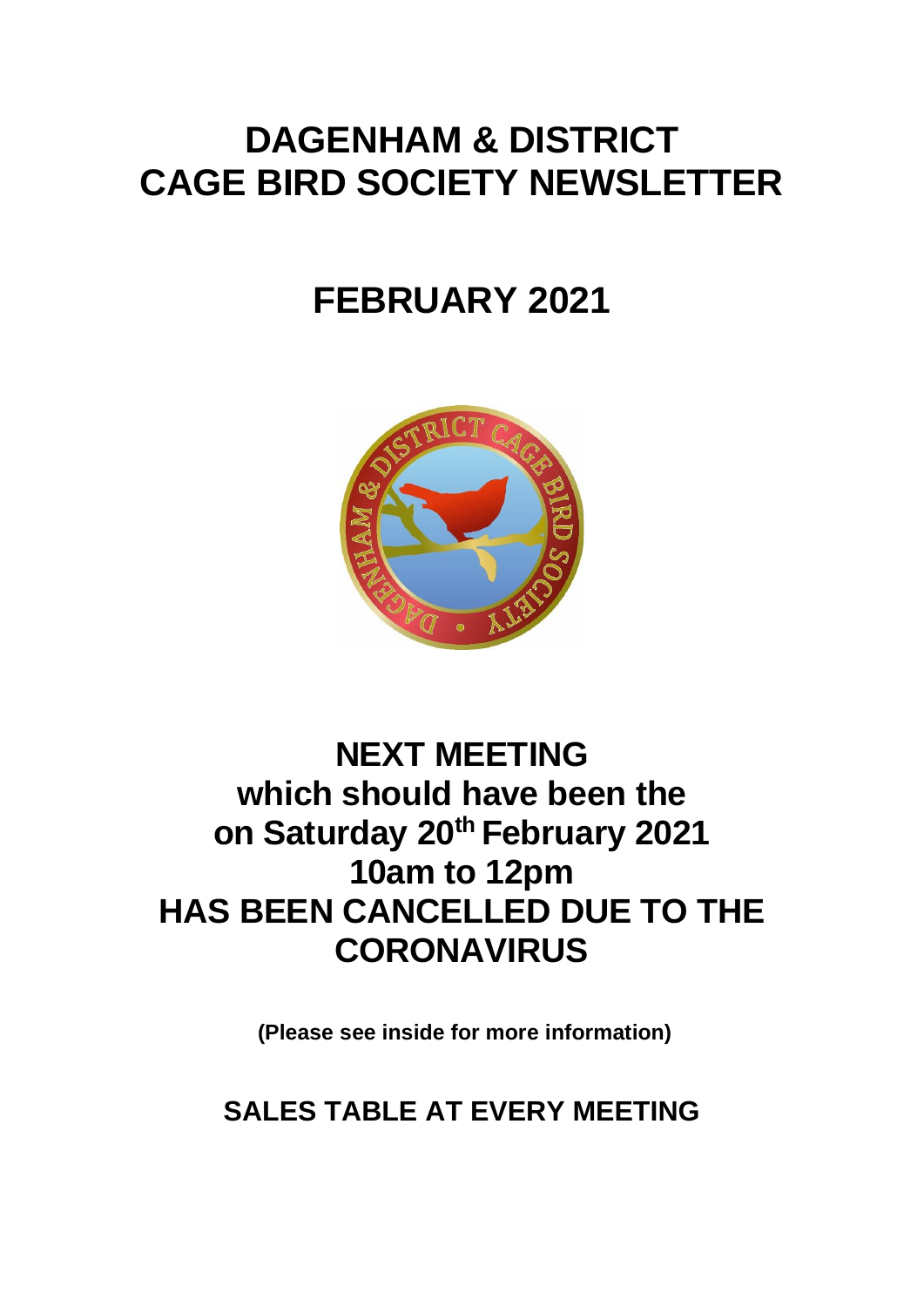### **Committee Members 2021 (subject to change)**

**Dagenham and District Cage Bird Society Meetings held at Wantz Hall Rainham Road North Dagenham Essex RM10 7DX**

#### **PRESIDENT**

Peter Decort 5 Campbell Close Collier Row Romford, Essex RM1 4SA **0772 666 4671**

#### **CHAIRMAN**

Barry Johnson **01708 348330**

#### **TREASURER**

Peter Decort **0772 666 4671**

#### **SECRETARY**

Richard Wilson Mitchells Farm London Road Stapleford Tawney RM4 1SP **07852 959447**

#### **SHOW SECRETARY**

George Philpot **0208 805 8179**

President PFTFR DFCORT Vice President Vacancy Chairman BARRY JOHNSON Vice Chairman Vacancy Secretary RICHARD WILSON Asst. Secretary Vacancy Treasurer PETER DECORT Publicity & Raffle BARRY & VAL Newsletter BARRY & VAL Show Manager STEVE WALLIS Asst. Show Manager LES RIX Show Secretary **GEORGE PHILPOT** Asst. Show Secretary Vacancy Trophy Secretary LES RIX

Canteen **FRAN, VAL & BARRY** 

Committee: Dick Lathleiff, Mick Pegram and Ted Papandreas

**Meetings are held on the third Saturday of the month at 10am to 12pm at Wantz Hall – Rainham Road North – Dagenham – Essex RM10 7DX**

#### **Committee Members' meetings**

**Would Officers and Committee Members please attend these monthly meetings starting from 10am on every meeting day?**

#### **SUBSCRIPTION RATES FOR THE CALENDAR YEAR 2020**

| Single               | £15.00      |
|----------------------|-------------|
| <b>Partnerships:</b> | £20.00      |
| Juniors (to 16):     | <b>FREE</b> |

**If anyone would like to contribute an article to the Newsletter about their birds or their showing – or anything else – please speak to Barry or Val at any of the meetings.**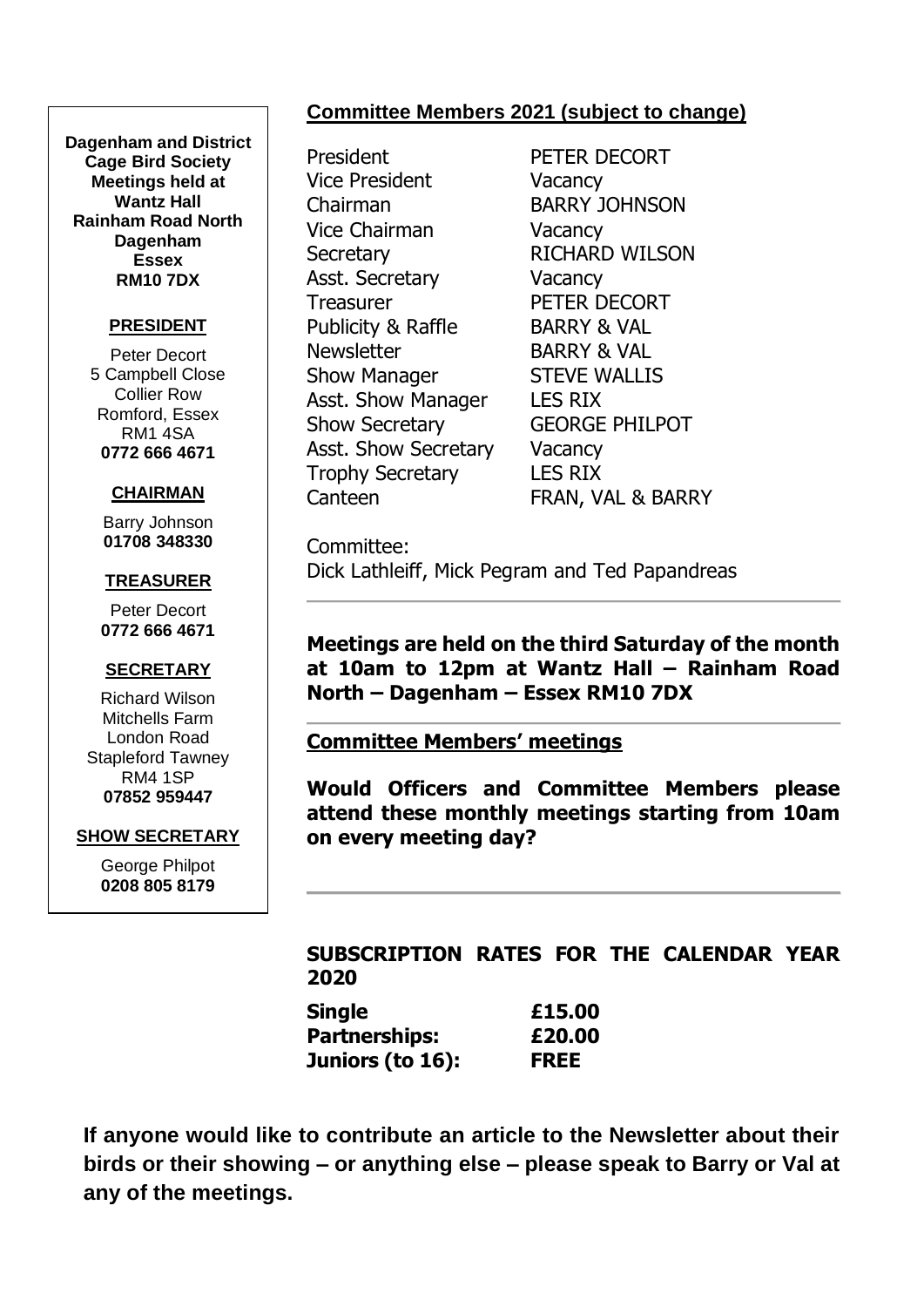## **Forthcoming Meeting dates CANCELLED UNTIL FURTHER NOTICE DUE TO COVID 19**

**NB**: As you all know, the Meetings would have been arranged at the AGM. The following are the dates when the Meetings would have been held this year and show the same details as last year. They are of course all subject to change and / or cancellation.

| 2021<br>Sat 20 <sup>th</sup> Feb<br>Sat 20 <sup>th</sup> Mar<br>Sat 17 <sup>th</sup> Apr<br>Sat 15 <sup>th</sup> May<br>Sat 19 <sup>th</sup> June<br>Sat 17 <sup>th</sup> July<br>Sat 21 <sup>st</sup> Aug<br>Sat 18 <sup>th</sup> Sep<br>Sat 16th Oct | Cancelled<br><b>TBC</b><br><b>TBC - Possibly AGM</b><br><b>Song Bird Competition</b><br><b>TBC</b><br><b>TBC</b><br><b>Open Show Preparation</b><br><b>TBC</b><br>Club Show League – Second Round – Hen Bird Show |
|--------------------------------------------------------------------------------------------------------------------------------------------------------------------------------------------------------------------------------------------------------|-------------------------------------------------------------------------------------------------------------------------------------------------------------------------------------------------------------------|
| Sat 20 <sup>th</sup> Nov                                                                                                                                                                                                                               | Young Stock Show (10am to 2pm)                                                                                                                                                                                    |
| Fri 10 <sup>th</sup> Dec                                                                                                                                                                                                                               | Staging for Open Show followed by Christmas Raffle Draw<br>and Buffet (8pm to 10pm)                                                                                                                               |
| Sat 11 <sup>th</sup> Dec<br>2022                                                                                                                                                                                                                       | Open Show (all day)                                                                                                                                                                                               |
| Sat 15 <sup>th</sup> Jan                                                                                                                                                                                                                               | <b>AGM</b>                                                                                                                                                                                                        |

## **The President's Comments and chit chat**

I start to write this section of the Newsletter with great sadness because I have to let those that have not heard the sad news know that Fred Thorn has passed away due to the horrible disease Covid 19.

Fred had been a very good Member of the Club for some years. He will be sadly missed by all.

Some of our Members wanted to go to the funeral but because of the restrictions will be unable to. However, the Club and some Members sent cards to his wife, and the Club is also arranging to send flowers for the funeral.

Sleep well Fred.

By the time you all read this, quite a few of us older Members will have had their first jab and be waiting to have the second one. Let's hope we all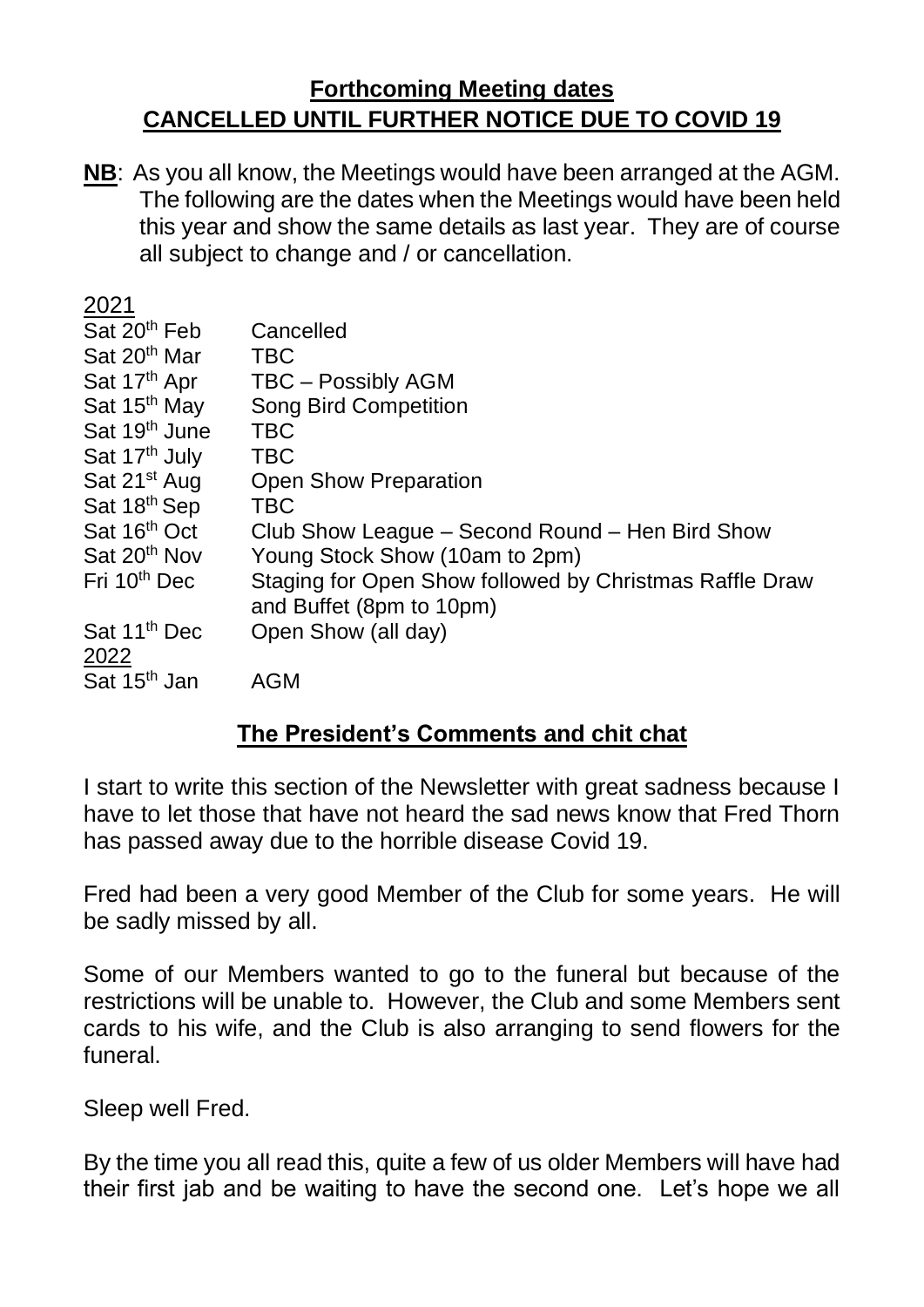have the jabs before too long and hopefully will be immune to this horrible disease.

Once again I would like to thank Les Rix and Brenda Kettle for their articles in last month's Newsletter. These articles I think give Barry and Val something to work with to make the Newsletter more interesting and give is something to read. More please.

I was looking through some back dated Cage & Aviary Magazines and in one was a piece about Ken Grigg and the first time breeding of a Siskin x Bullfinch. I got to wondering – it would be nice if Ken would write a piece about this for the Newsletter.

Barry and myself over many months have been looking for some Gouldians and a few other Australian Finches. We realise the pandemic has put a dent in people selling off their spare birds, but if anyone has any or knows of anyone with birds for sale, please ring Barry or me.

Pete

## **The Club Secretary's Comments**

The passing of Fred Thorn was a shock to all of us. Fred was an active member of the club throughout his membership, supporting the club by always putting out a good show of birds in all the club shows in many different sections, Canaries, British and Parrotlike, and was often the winner of these classes. He was also a very generous man, regularly donating raffle prizes to raise money for the club.

Our deepest condolences go to Fred's wife & family. Fred will be missed by us all. RIP Fred.

Richard

## **Open Show**

The club has been approached by The Southern Norwich Plainhead Canary Club for them to hold their show as part of our Open Show on Saturday 11<sup>th</sup> December 2021 (Covid19 permitting). Discussions with their secretary, Geoff Louth, about the finer details are ongoing, but the Dagenham CBS committee are happy and agreed with the general proposal and believe it will enhance the overall show and could increase the total of birds shown by 200+. Further details in next month's newsletter.

Richard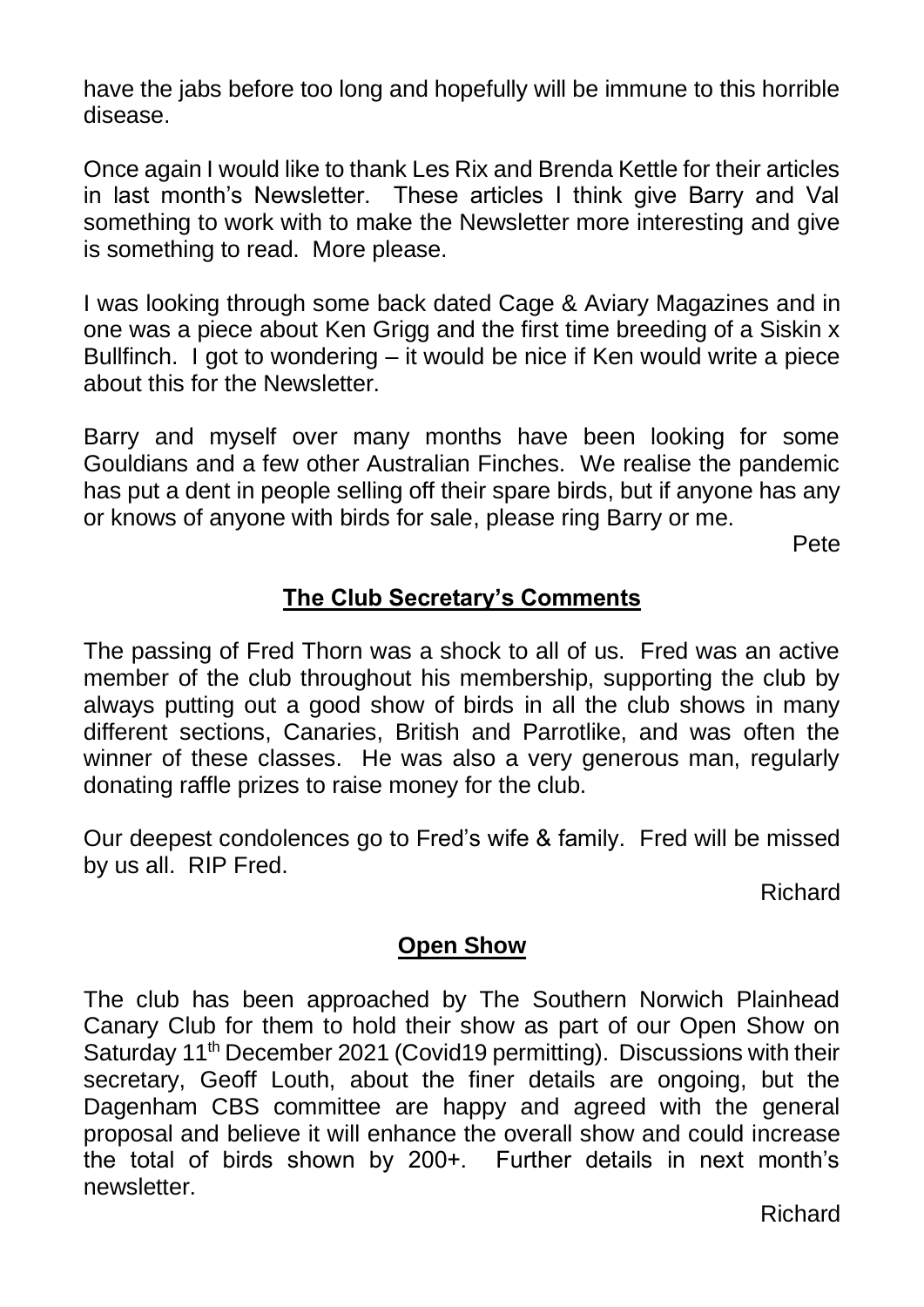# **Staging Fund**

Here is a list of donations towards the new show staging (same as last  $month$ ) –

Mark and Sally Logan donated cash  $=$  £500.00 Les Rix donated a Yellow Hammer =  $£50.00$ Dave Mason donated a Pair of Redpolls = £60.00 Richard Wilson donated a Canary x Bullfinch = £210.00 Mick Pegram donated a Hospital Cage = £40.00 Lawson & Wells Partnership donated a Light Greenfinch Mule = £160.00 Fergus McCarthy donated cash =  $£200.00$ Steve & Bill Wallis donated cash = £200.00 Steve & Bill Wallis donated a Goldfinch Mule = £145.00 Lawson & Wells Partnership donated a Cock Greenfinch = £40.00 Les Rix donated cash  $=$  £120.00 Richard Wilson donated Bullfinches = £120.00 John Young donated cash =  $£50.00$ Nigel Breese donated a Pair of Goldfinches = £80.00 Barry and Fran Johnson donated cash =  $£100.00$ Valerie Holmes donated cash = £100.00 Phil Perkins donated cash = £50.00 Mr & Mrs Ken Grigg donated cash =  $£75.00$ 

 $TOTAL = £2.300.00$ 

If you or someone you know would like to help with a donation please get in touch with Richard. Every little bit helps.

## **Update on New Staging**

I sent an email to the manufacturers In Portugal but have had no reply. As you may know Portugal are behind us in terms of coming out of lockdown, but I anticipate them making contact when they are back to work.

Richard

# **Useful Numbers and Contacts**

### **Rings**

IOA (International Ornithological Association) Website – www.ioa-comuk.org For all rings call Richard Lumley on 01653 697565 Email - [ruby@lordlumley.plus.com](mailto:ruby@lordlumley.plus.com)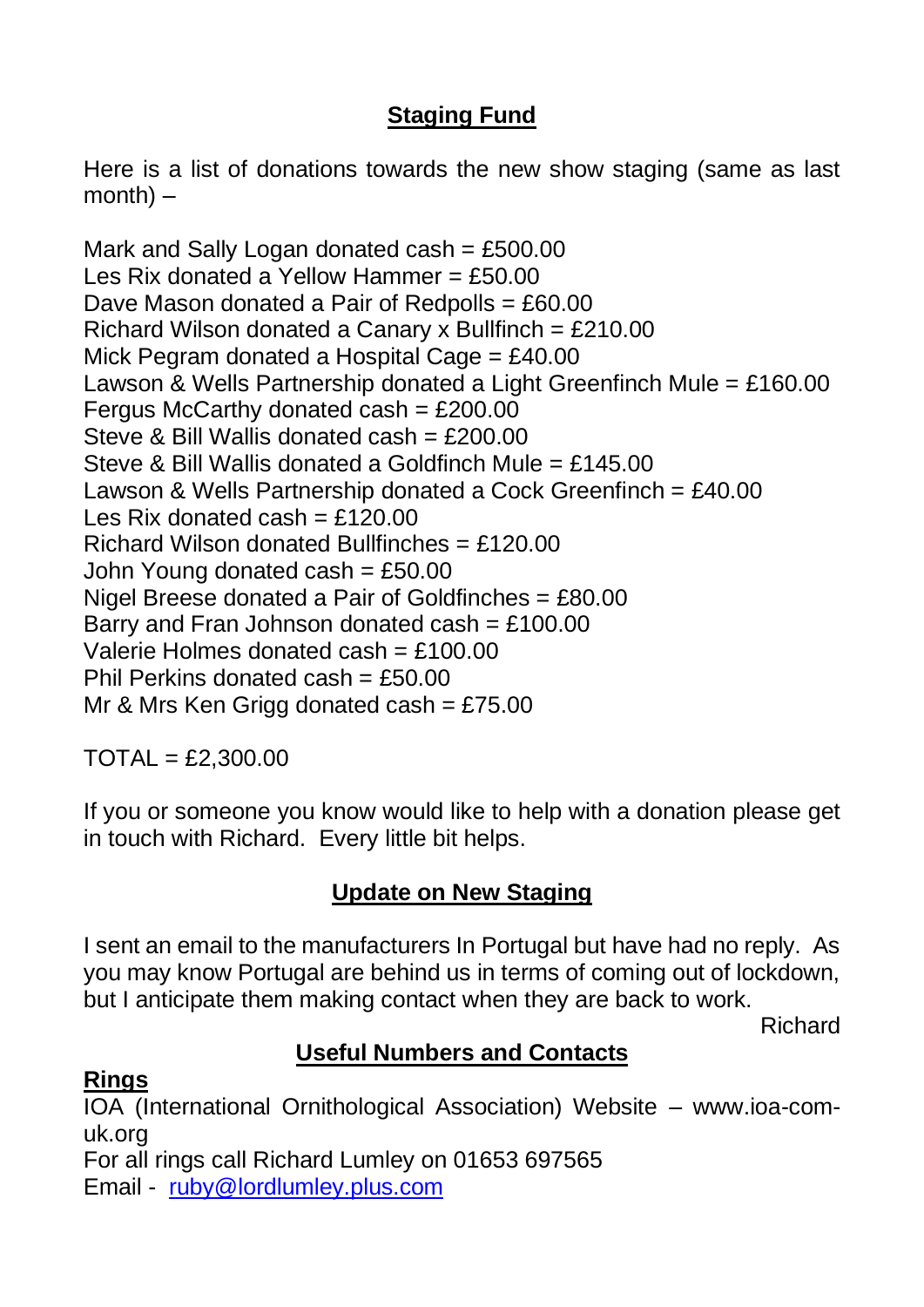Richard is very helpful and provides a great service. The IOA are also sponsors of Dagenham CBS.

For closed or split rings email or call Hans Herr in Germany. Contact Melanie Siegel she speaks very good English, is very helpful and quick, I ordered & paid for rings on a Wednesday and I received them on the Monday. The quality of the rings is excellent.

Website – www.vogelringe.de Phone: 0049-721-686023

Fax: 0049-721-683029 - E-Mail: [ma.herr@vogelringe.de](mailto:ma.herr@vogelringe.de)

### **Members' Outlets**

### **Bavister's Pet Centre**

James Bavister Telephone – 01268 544 336 Website - [www.bavisterspetcentre.com](http://www.bavisterspetcentre.com/) e-mail – [info@bavisterspetcentre.com](mailto:info@bavisterspetcentre.com)

### **Essex Bird Fancier**

Mark Smithson **Mark Smithson** Telephone – 07983 108 383 Facebook and Ebay e-mail – [essexbirdfancier@gmail.com](mailto:essexbirdfancier@gmail.com)

If there are any other Club Members with similar outlets who would like a mention in this section of the Newsletter please send the relevant information to Val [\(valkenh@btinternet.com\)](mailto:valkenh@btinternet.com) or Barry [\(lukeira@btinternet.com\)](mailto:lukeira@btinternet.com).

## **Items for Sale**

**Paul Jupe** has **four normal coloured 2020 Cock Greenfinches** for sale. They are split for pied but do not show pied other than the odd feather. They are of good size and type. They have characteristic white toes and could be useful out crosses in an existing strain or for mule or hybrid production. **£15 each with the proceeds going to the staging fund.** If you are interested please contact Paul on **07891 517 797.**

**Mick Pegram** has a **winnower** for sale (see photo on next page). This was given to him by a non Member and the **proceeds will go to the staging fund**. If anyone is interested and would like to make an offer please contact Mick on **07709 076 594**

If you have any birds or equipment for sale please bring them to the Club or let Barry or Val know and they will add it to the next Newsletter.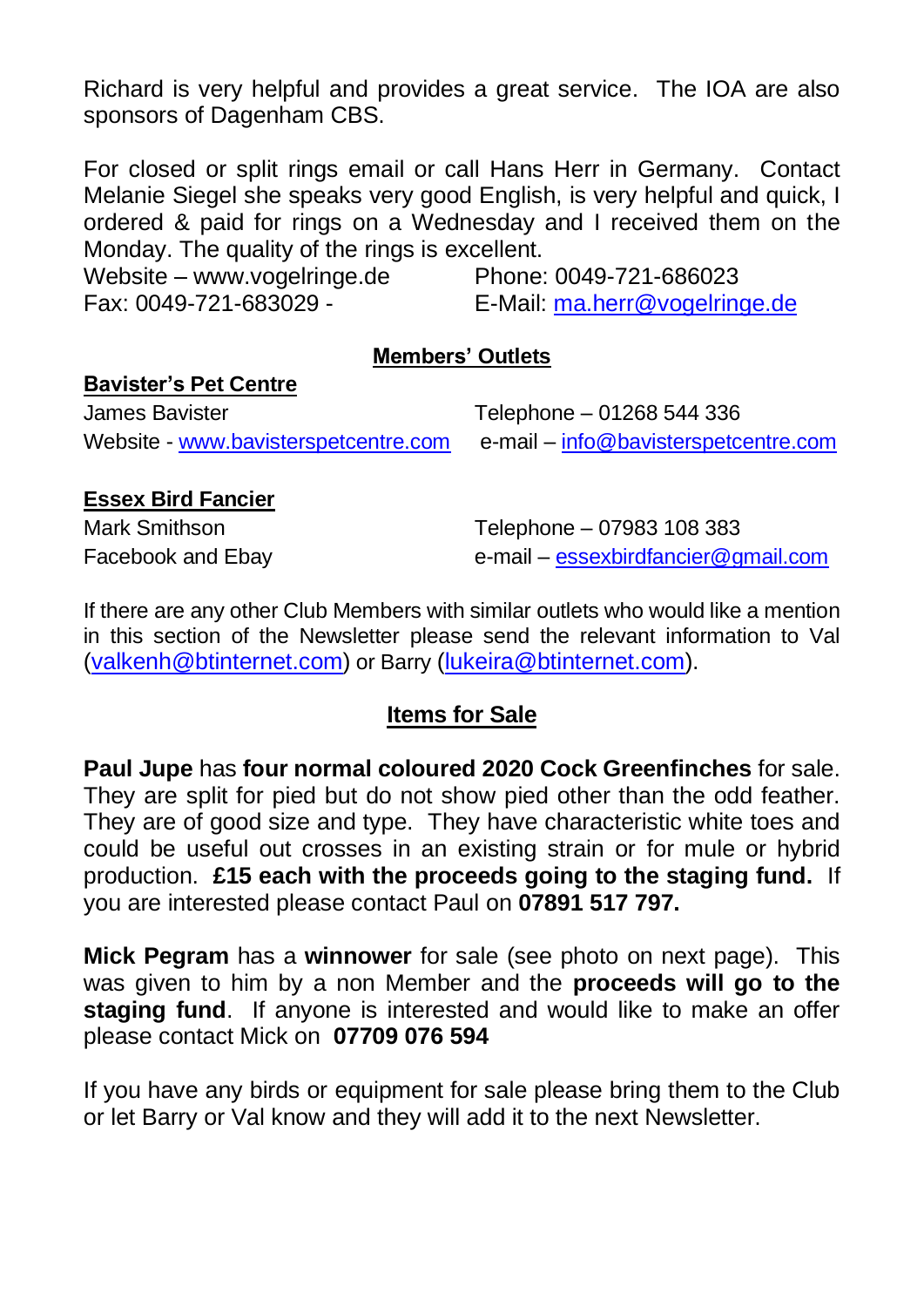



# **Items wanted**

If there are any birds or equipment you want please let Barry or Val know what you are looking for so that it can be added to the next Newsletter.

## *Please note, adverts in the "For Sale" and "Items Wanted" sections will only be included in two Newsletters. If you want your advert in after the two months please let Barry or Val know. Thank you.*

## **New Members**

We had two new Members last month so welcome to John Welch & Shane Evans

## **The Club's Website, etc**

The Club's **website** is [www.dagenhamcbs.com](http://www.dagenhamcbs.com/). You can find out all about our Club right back to 1935. Newsletters, Shows, history and much more.

The Club can also be contacted by **e-mail** – [info@dagenhamcbs.com](mailto:info@dagenhamcbs.com) – or via our **Facebook** page.

**Dagenham CBS Facebook and Group Page**: We now have 140 members on the Group Page. Please give it a look and join in the banter and the up to date news from the members.

> *Don't forget to keep checking the Website and Facebook for Richard's updates*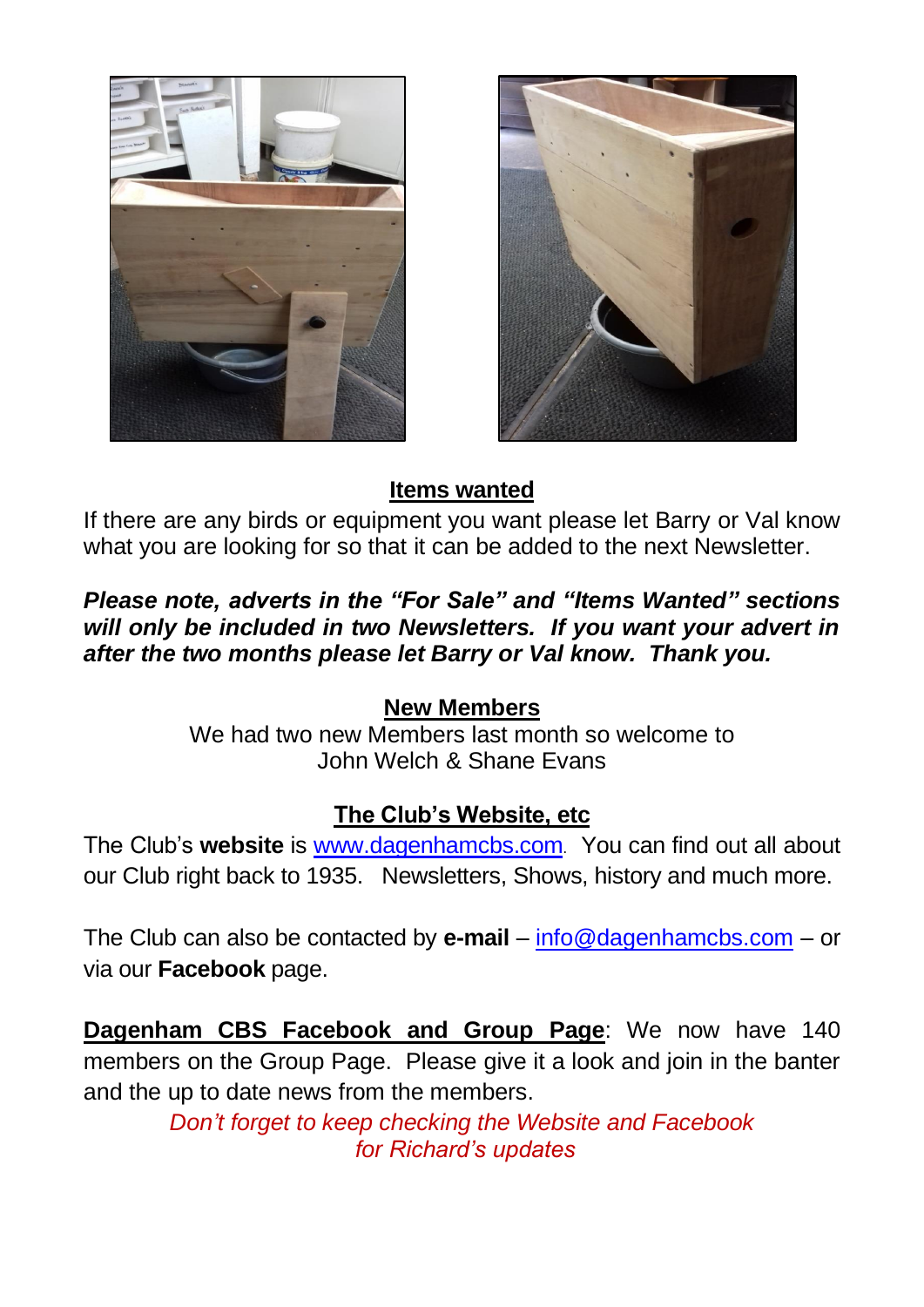# **Members' Info.**

Mick Pegram is still leading the charge on our FaceBook page and Richard has received contact details from a few Members to put onto the website page. This will allow members to stay in touch and give advice and help to other members who keep the same species or share the same problems.

## **"How I got started" by Les Rix**

I read with interest Barry and Brenda's articles about how they got into keeping birds. After you read this some of you may not like me anymore but I have decided to go on with this telling the God's honest truth. Some may like it and some may not but it's a part of my life that I cannot change

I did things that I am not particularly proud of today and some things I did I shouldn't be proud of but I am, so there will be a mixture of opinions between you all but I can live with that.

Right, as a young boy the garden birds always fascinated me. I would sit and watch them for hours feeding them on table scraps, cake crumbs, stale bread and such like, till one day the thought went through my head to try and catch one so, much to my mum's dismay, I repurposed her laundry basket into a bird trap along with a length of string and a stick. I was perched on the toilet (cos in them days the loo was outside) so, placing the usual scraps under the basket and placing the stick in just the right position, I held the string between my fingers, still perched on the toilet, and caught myself a Hen Blackbird. After close inspection I released her, none the worse for wear, and with the thought in my head of how surprisingly easy it was to capture her anyway. I met a friend (I suppose I was around 11 or 12 years old) who showed me his amazing collection of birds eggs. From that moment I was hooked and after a year I had the most amazing collection of birds' eggs known to man. It was my most prized possession. I really don't deserve to be here, as I have scaled to the top of electricity pylons for Kestrel eggs, combed railway lines for ground nesting birds ie Wagtails. Pipits etc. and I have climbed the highest trees at Passingford Bridge in Ongar for Crows eggs (God when I think about it!!).

One day I was introduced to a man called Tony Shoesmith who some of you may remember but, say what you like about Tony, he became my mentor for years introducing me to the likes of Terry Bedelle and Paul Joy and an array of other like minded people. In the meantime one of my neighbour's gave me some Budgies which I kept in my room slowly they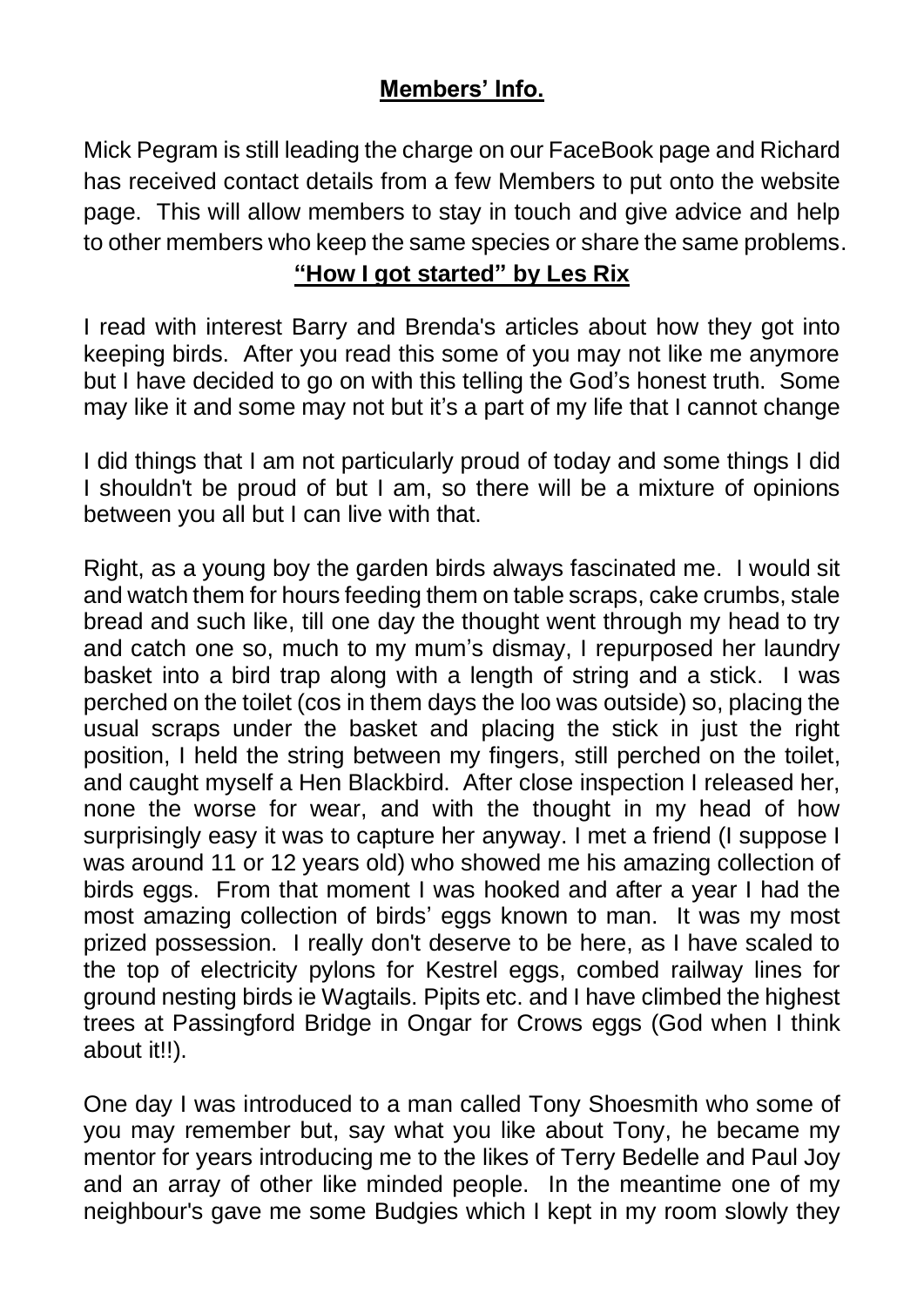died one by one. Anyway Tony gave me a Cock Greenfinch which I dearly loved and I had him for about 4 years.

At the age of 18 I found myself a father and married (you know the usual s\*\*t that never works out) but I now have a partner of 38 years who understands why I do what I do (or maybe she's just fed up with moaning at me). When we had two small children I found myself out of work and no money and no way to support my family.. There is no worse feeling ever. Then I met a man who to this day I dearly love, Mr Ronnie Jones. Some know him as "Deafy" or "Ron the cage maker". He showed me everything I needed to know about catching birds, thus giving me the means to feed my family and clothe them. I reckon that me and Ronnie are probably responsible for a good percentage of Goldies and Linnets in aviculture today (at least I like to think so). Now before I get judged or gunned down, I'm not ashamed of what I did and if necessary would do it again. Needs must when children are involved. We would go to the bird house with our catches and come home with cash on the hip thus being able to provide for my family. I don't care who you are you would do the same were you in my position.

While we were at the bird house I was drawn by the stories told by the oldschool bird men. I would listen with baited breath. One such person being Johnny Scott others being Dougie Priest and Lofty Bill, etc, etc. It was then that I decided to keep birds on a serious level which is why had it not been for those old-school bird men I wouldn't know what I know today. There are people that I owe so much to. Too many to mention. I loved and still love them today and cherish the memories we shared. Sadly some are no longer with us and I believe that they deserve a mention. Paul Joy, Johnny Scott, Dougie Priest, Tony Shoesmith, Stan Edwards, Grosvenor Ridgeway, John Broadbent and Jim Rutter – sleep well and God bless you all. R.I.P to you all. The ones still here you know who you are. So there it is, like it or not, but it's the God's honest truth in how I started (God I've found writing this quite emotional). Thanks.

PS If anyone starts panicking about what I've written here regarding the Wildlife and Countryside Act, I have been charged for the so called crimes that I committed and I have paid my dues and in Great Britain (well Britain anyway) the law cannot be applied retrospectively. Did I commit a crime or was I just looking out for my family? I'll leave that with you.

If I have upset or offended anyone writing this I'm truly sorry. Well enough waffling and I can assure you that after I edited this you will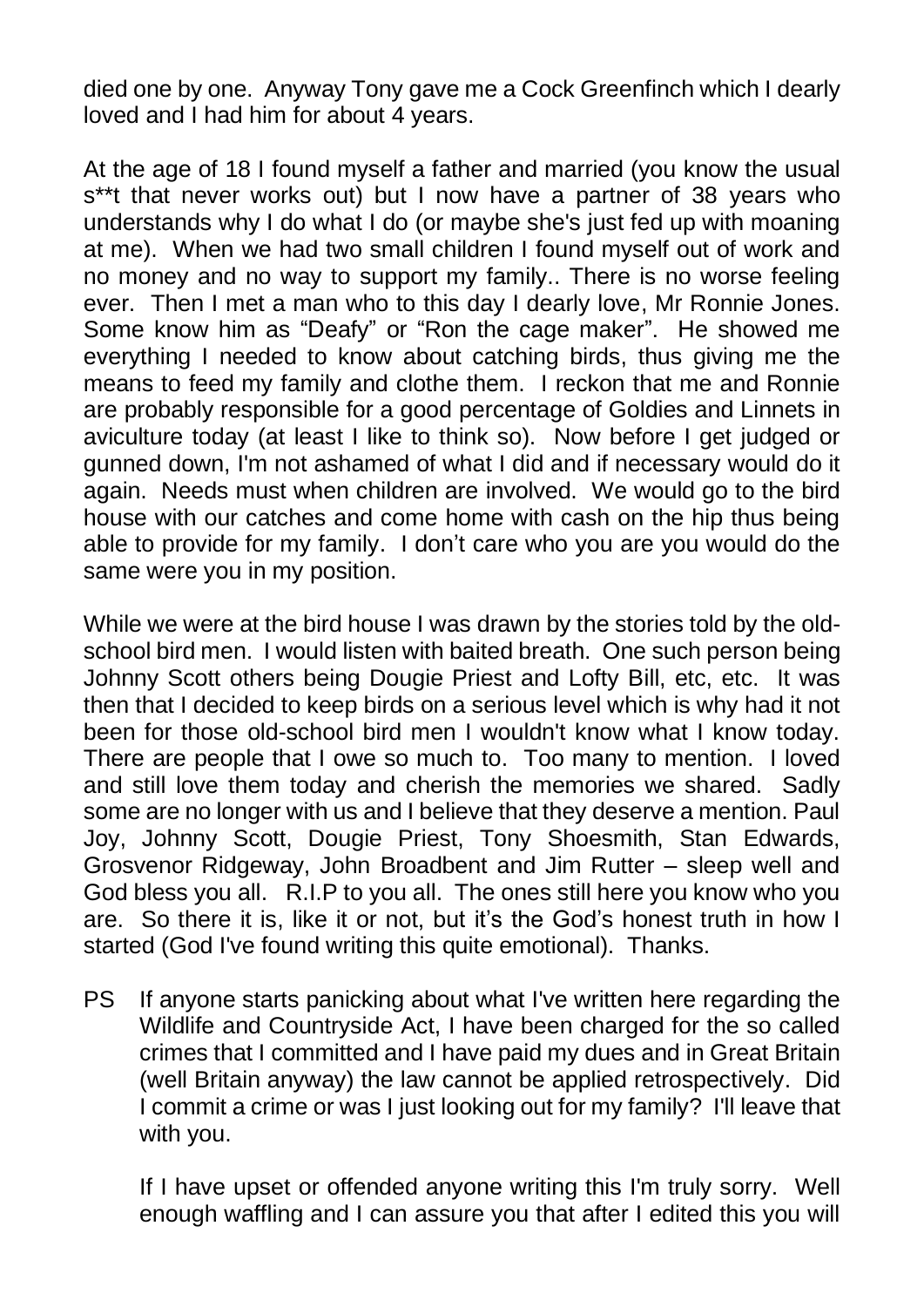end up reading only half of what I originally wrote. So stay safe all of you. All the best hope to see you all again soon

Les Rix

# **Budgies and My Dad" by Brenda Kettle**

When I was a kid growing up in the 1950's, life was quite hard. My dad, plus our neighbours, Reg, at number 17, and Peter, at number 25, all kept Budgerigars at home in garden aviaries, before cars became our normal part of life. Peter was the owner/manager of a pet shop in Wood Green, North London which helped to lead to the 'Budgie' population in our road.

All 3 aviaries were not much different in size, but, I remember, as a kid, keeping new born chicks warm in sterile cloths! Probably quite different to today's standards!.

My dad had Budgies of every colour you could think of. One day a white budgie decided to make an escape for its freedom. Noooo! It was the only one he had, and he was determined to try and get it back. Well, there was dad, running to the top of our road, then out onto the main road towards Wood Green. All the local kids shouting "What you running for mister?". "My white Budgie", dad answered. There was dad and all the local kids running down the main road looking for this white budgie. Thankfully, the bird was retrieved from a tree in the main road, which had crossed over the local railway line, and finished up somewhat rather blackened, tired and dirty from its experience as it was only a youngster!!

My dad's budgies that he had then are obviously nowhere near the standard of Show Budgies bred today.

I often reminisce back to those days when all the local kids were running with my dad to catch that bird!

Brenda Kettle

## **Mick Pegram's "Spot the Member" give-away**

The winner from the March 2020 Newsletter was DAVID DAWKINS so this is still being held over until the Club re-opens to give David a chance to claim his winnings.

## **Obituary – Fred Thorn**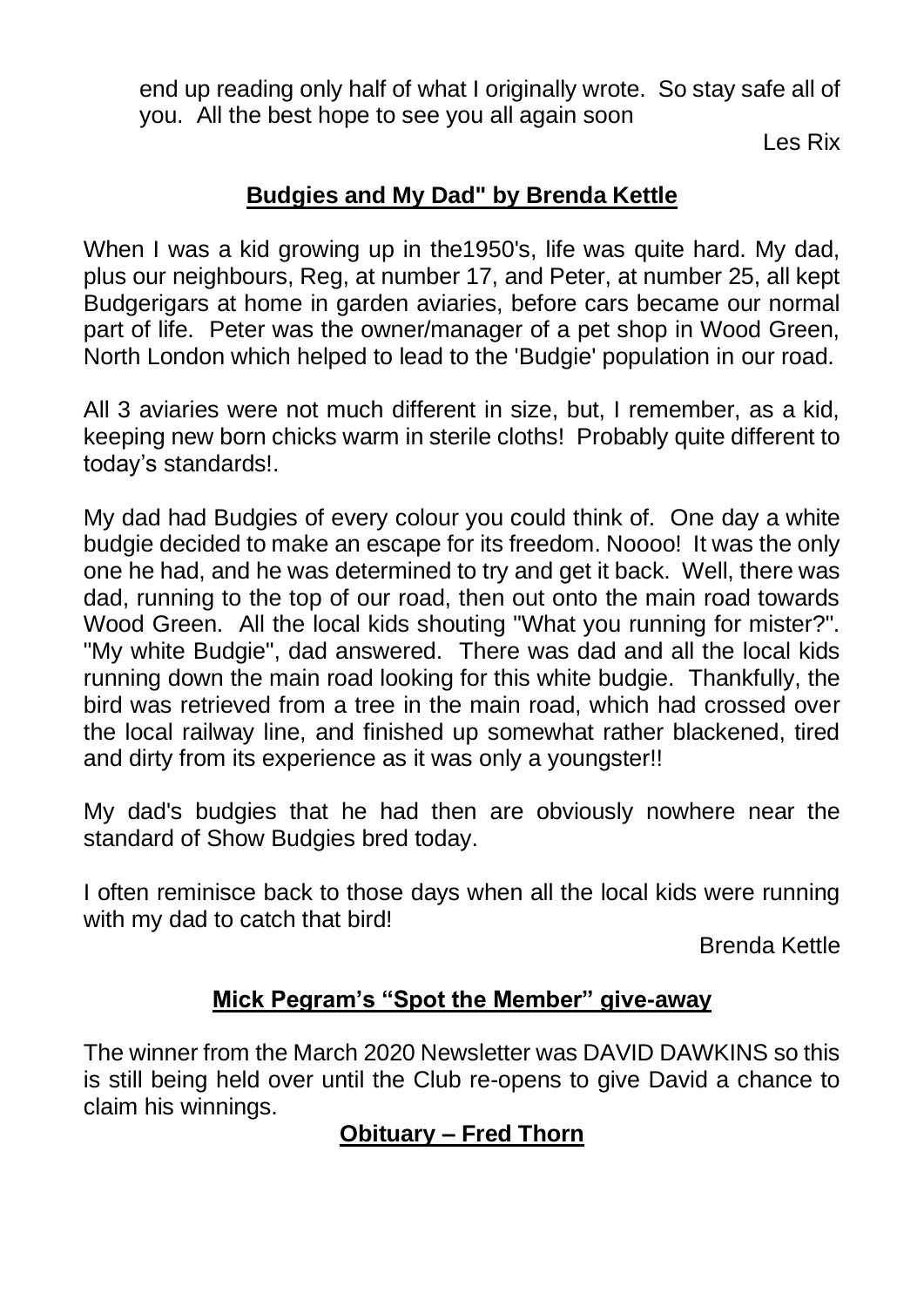

January has been a very difficult month for us all and many of you will already be aware of the sad and sudden passing of our friend and club member Fred Thorn. We extend our sympathy to Fred's wife Irene and to the family. Fred had an eclectic collection of birds in his aviary and shed including Fifes, Scotch Fancy, Raza's some small parrot like species, British Finches and a few Foreign Finches. Fred was always competitive. I remember well at one club points show when Fred didn't rate his chances and said to me under his breath "you don't stand a chance of winning at this club unless you show British" and promptly came second out of around 70 birds. Fred was a family man and well into retirement still did some work for his sons. Irene, his wife, would often join him at lifting time and take an interest in the other exhibits at shows and help him collect his birds and rosettes. Fred also enjoyed meeting bird keepers from other clubs and was eager to visit their bird rooms. He always enjoyed buying and selling surplus stock and had a keen eye for quality. Fred will be greatly missed throughout the local bird scene.